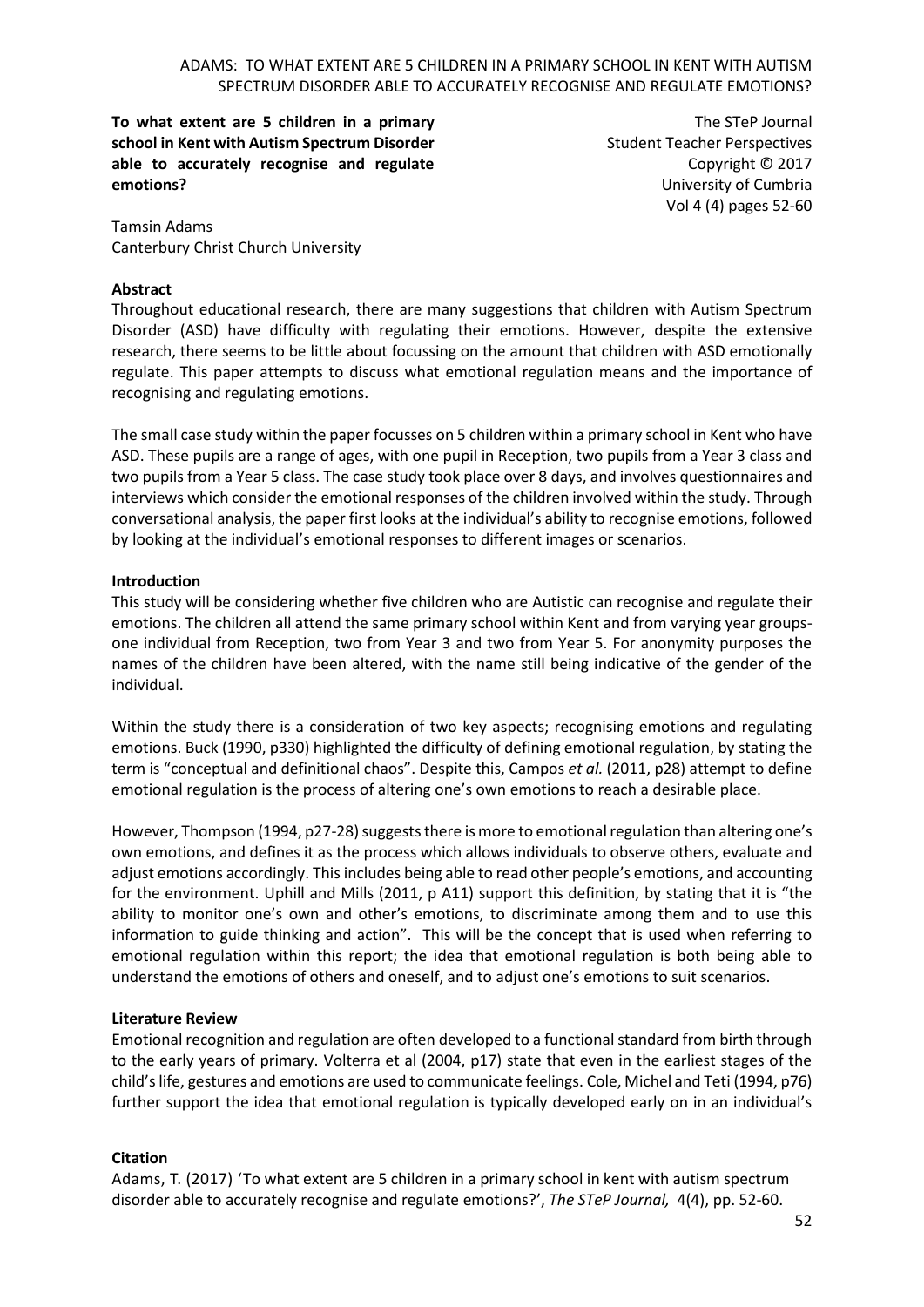life. They state during Early Years and the first couple of years within school, children develop a good understanding of emotions, allowing them to read and respond sufficiently to social situations. However, children with Autism tend to have difficulty both recognising and responding to emotions. Frith and Frith (2010, p176) go so far as to suggest that ASD is "defined" by its "core deficits" in understanding emotional behaviours. Emotional regulation impacts the relationships that an individual has with others (Jahromi, Bryce, Swanson, 2013, p236). The researchers state that as a result of poor emotional skills (reading others and the setting), children with Autism tend to have poor cooperative skills, making it difficult for some children with Autism in a school setting to sustain strong relationships.

The importance for emotional regulation goes beyond social interaction and understanding situations (Berking and Wupperman, 2012; Thompson, Burnham Riosa and Weiss, 2015, p3486). In terms of the individual in the classroom, children with autism often demonstrate their emotional difficulties in a way which is perceived as behavioural difficulties (Laurent and Rubin, 2004, p286). Furthermore, Berking and Whitley (2013, p6) suggest that not being able to regulate emotions leads to a "negative impact on mental health". Samson, Huber and Gross (2012, p660) also support this, suggesting that children with emotional regulation difficulties do not have many coping strategies to utilise, or the adaptability to cope with stressful situations. Mahler (2012, pS133), also emphasised the impact that emotional dysregulation can have on a person by stating that the deficits within emotion and social communication impacts upon an individual's entire life. These arguments all strongly suggest that not being able to regulate one's emotions can have huge implications for a person's life.

Targeting this issue however, might prove to be a huge challenge. Gross (2015, p8), states that identifying this issue of emotional dysregulation is more difficult that it sounds. The author states that it is difficult enough to recognise and predict the emotional responses of oneself, let along correctly predict someone else's emotions. As stated by Cambridge Studies (1982, p8), emotions are a "complex phenomena having neurophysiological- bio-chemical, behavioural- expressive, and subjectiveexperiential components", making it a difficult area to study, with many links into other aspects of social sciences and the human domain. This means isolating emotions is nearly impossible- there will be all sorts of influences upon emotional regulation, including individual preferences, upbringing and a person's experiences.

However, Jahromi, Meek and Ober- Reynolds (2012, p1250) state that difficulty with emotional regulation can have the following implications: holding back an individual's development, increasing negative behaviours and difficulty with focus in class time. They further this (2012, p1251) by stating that there is a requirement for more of an understanding of the frustrations that children with autism face, no matter how difficult this might be. This information can be used to personalise interventions which support emotional development. This has a huge impact upon classroom practice and teaching, as a crucial aspect of teaching is being aware of barriers to learning, and supporting the whole child. (Department of Education, 2013, p5). Ware Balch and Ray (2015, p429) stated that for children with autism to be effectively supported within the classroom, there is a requirement for intervention sessions with a focus on social and emotional development.

Callaghan *et al.* (2011, p4) identify two main skills which children develop at a young age in relation to emotions; understanding others emotions and intentions by reading their gestures and participating with others based on understanding these emotions. They further state that children with Autism have "atypical biology", meaning that these two stages are often a key area of weakness. Mazefsky (2015, p3405) furthers this by suggesting that children with Autism often show signs of "emotional distress",

## **Citation**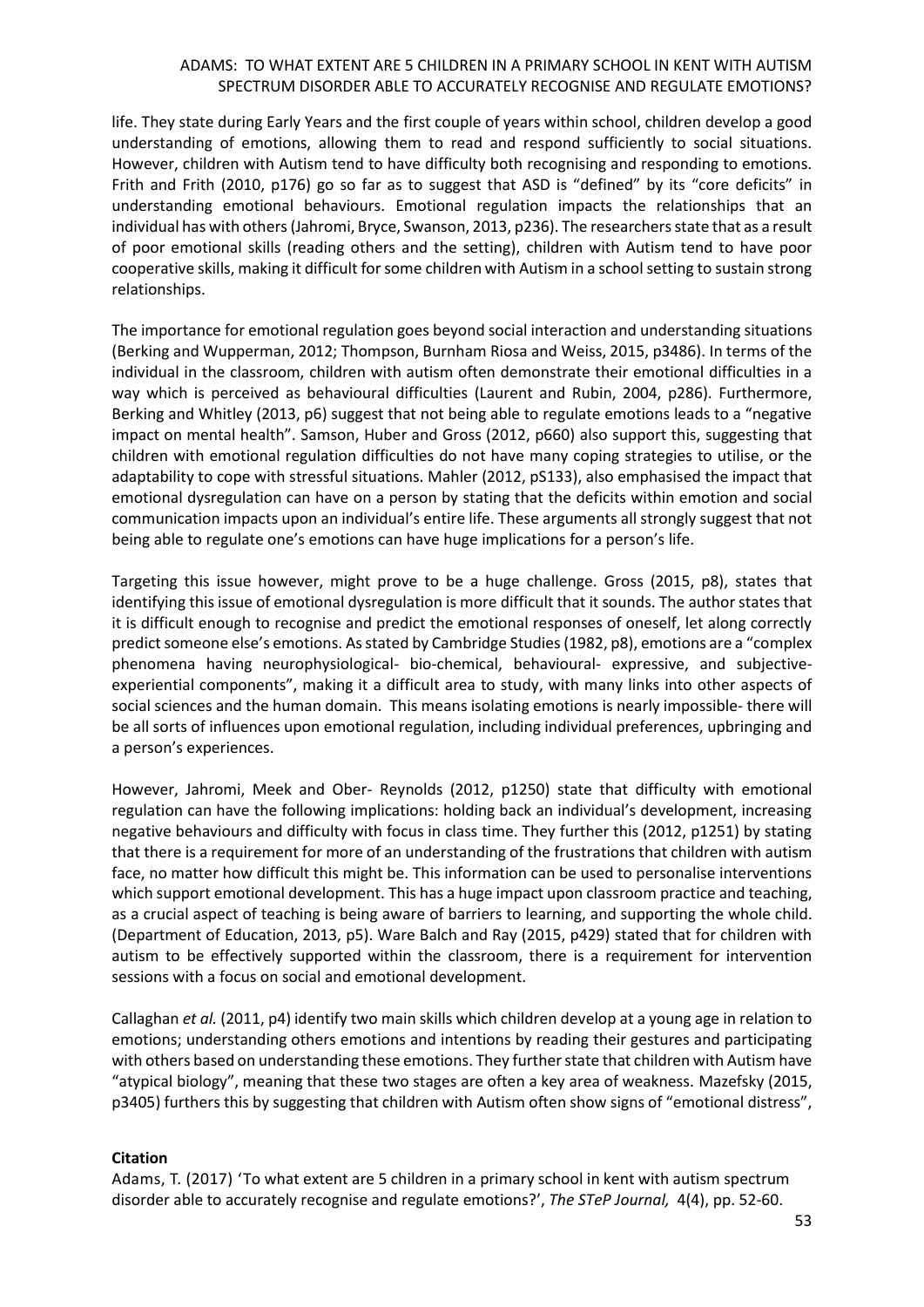caused by "atypical emotional regulation". This demonstrates that children with ASD tend to struggle with emotional recognition, and have difficulty with managing their emotions in stressful situations. Bachelavier and Loveland (2006, p98), also highlight the importance of being able to understand and interpret other people's emotions before understanding emotions of the self. They identify that for children to self- regulate, or respond, to emotions they need to go through three stages (2006, p99); recognising emotions in others, recognising emotions of self and being able to interpret/ understand the emotions to respond effectively to them. Recognising emotions is the first step, which children demonstrate the ability to distinguish the difference between expressions, and name the emotions (Golan *et al.*, 2010, p269).

"ASD research has historically been focused on language, social processing, behavior, and cognition, while largely overlooking the emotional domain" (Mazefsky, 2015, p3405). Within the field of education there has been extensive research into Autism Spectrum Disorder, however many researchers (Bachevalier and Loveland (2006, p97), Mazefsky 2015, p3405, Makefsky, Pelphrey and Dahl, 2012, p93, Rieffe *et al.* 2011, p658) suggest that, despite the in-depth research, there is little understanding of the condition.

Emotional awareness and understanding expressions (including gestures) were highlighted as being areas which children with ASD tend to struggle (Bachevalier and Loveland, 2006, p97; Lanoue, Hough and Powell, 2011, p176; Thompson, Burnham Riosa and Weiss, 2015, p3486). An understanding of emotions, and how to regulate them, is a necessity for social interactions and is a crucial aspect of responding well to different environments (Laurent and Ruben, 2004, p287). Samson, Huber and Gross (2012, p660), suggest that children with ASD tend to "experience more negative and less positive emotions" and have difficulty with recognising their personal emotions. This demonstrates how difficulty with emotional regulation can cause distress to children, a lack of understanding how to manage emotions means that some children react in a more negative way to stressful situations than perhaps is needed.

Mazefsky, Pelphrey and Dahl (2012, p95), go so far to suggest that research into emotional regulation with children with ASD might "lead to advances in conceptualization of treatment, diagnosis, individual differences, and the biological basis of ASD." While one research study alone will not make such a profound impact, considering whether children with ASD are able to recognise and regulate emotions is a starting point. This shows the relevance of studying the impact that emotional regulation has on children with ASD. This report aims to look at whether a select group of children with ASD are able to recognise and regulate their emotions, and the extent to which they are able to do this.

## **Methodology**

## *Method*

As defined by Bratlinger *et al.* (2005, p197) in Figure 1, the qualitative research will be based upon a combination of conversational analysis – which includes an analysis of speech, facial expressions, tone and gestures – and questionnaires. This concept of using a variety of methods to focus upon one area of study is known as triangulation (Carter *et al*., 2014, p545). The idea of using mixed method research is not only approved but suggested by Thompson, Burnham Riosa and Weiss (2015, p3494), who state that this is the best way of accurately measuring emotional regulation.

The interviews will be reviewed using qualitative methods, focussing upon conversational methods. Steckler (2005, pxiii) supports the use of qualitative data when considering social sciences, and

## **Citation**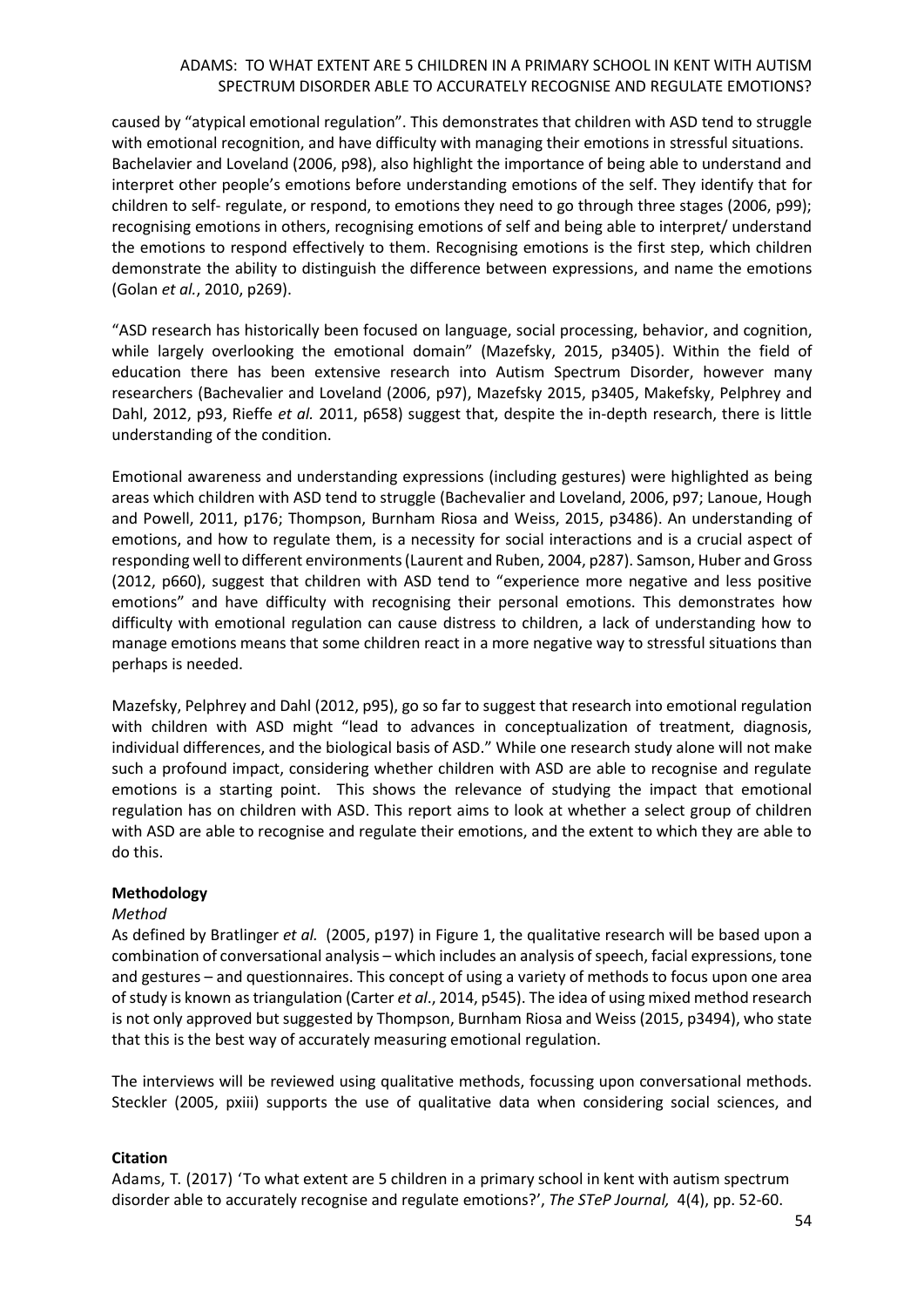suggests the data method allows insight into these areas which cannot be achieved to the same extent using quantitative data methods. Cambridge Studies suggest that the only way to find out the true emotion another person is feeling is for the person to say it (Cambridge Studies, 1982, p5; Gross, 2015, p8). This is further supported by Silverman (2006, p21) who suggests that the use of transcripts provides a strong record of the data which allows the researcher to return and analyse.

The questionnaires based on emotional recognition will be recorded as quantitative data, using a scoring system to record the answers. If the individual has named the correct emotion they gain a score of 1, identified an emotion which is not the predominant one they gain a score of 0.5, or named an incorrect emotion they gain a score of 0. The concept of using a point scale to record emotions is not an unfamiliar one (Samson, Huber and Gross, 2012, p660). Leuven (Laevers, 2003, p16) developed an Involvement Scale which provides a scale from 1-5 on children's emotions in different scenarios. The interview, which will be used for conversational analysis, looks at a series of 6 images and will give a rough idea of which individuals have good facial recognition of emotions, and who are less secure on this. The data will be compared to 5 other classmates, as children's concept of emotion differs in different year groups (Golan *et al.,* 2010, p269).

### *Ethics*

Before any research could take place, there needed to be ethical consideration for the impact of the project within a primary school setting. The ethical consideration for this project was based upon the BERA guidelines (BERA, 2011). One of the most important aspects of the ethical issues with my research project was child consent, for the questionnaire and the interview (p5). This included ensuring children were aware of what I would be asking of them, and that they agreed to take part. Children also had the right to withdraw from the process at any point (p6). The other aspect which needed considering included privacy (p7-p8), for which the data was stored safely under password and any sensitive information relating to the individuals were kept from the report. These issues were discussed and agreed with by the school prior to the research taking place.

## **Results and Analysis**

#### *Lily (Year R)*

Berkovits, Eisenhower and Blacher (2017, p69) state children with emotional dysregulation have difficulty recognising facial expressions. This contradicts the data found for Lily's ability to recognise emotions from facial features, for which Lily could accurately name 4 of the 6 emotions which she was questioned on. This was higher than the average score formed by her and five of her classmates, suggesting that her ability to recognise emotions is good in comparison to her peers.

In the interview, Lily showed ability to identify how the children are feeling in the images shown. With each different picture, she can correctly identify how they are feeling and explain why they are feeling that way. This correlates with the results found from the questionnaire: Lily demonstrates a consistently good ability at recognising emotions.

Interestingly, Lily struggled to relate these emotions onto herself. Throughout the interview, she struggled to answer questions about when she has experienced said emotion, and how she might manage it. For most of these questions, she was unable to think of a time when she experienced the emotion and she struggled to explain how she might manage those emotions. However, when compared to the data collected by her peers, this is a consistent theme across the Year R data, with every participator struggling with knowing how to manage their feelings, and most children in Year R also struggling at points to identify occasions when they have felt the same.

## **Citation**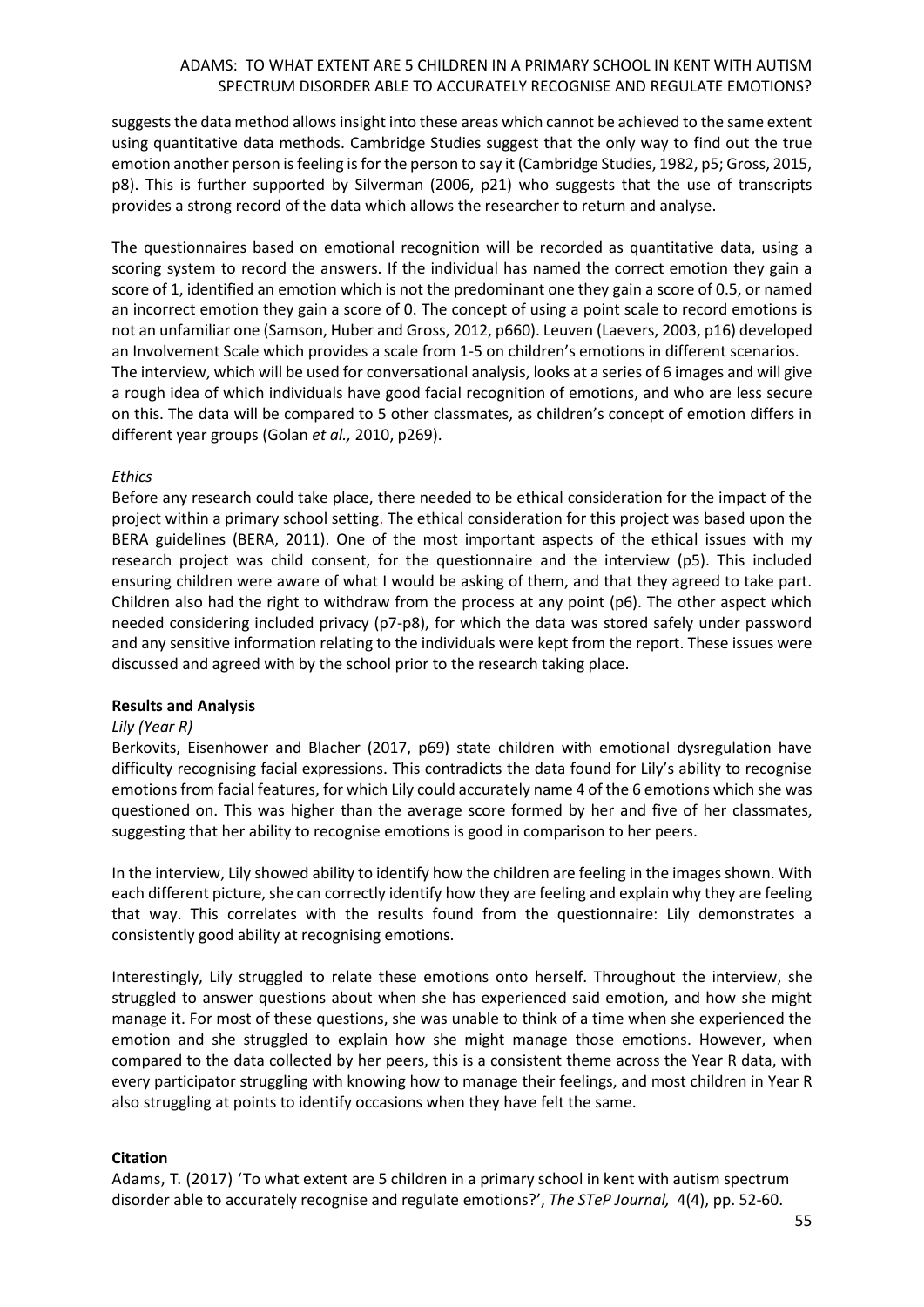This suggests that Lily has good emotional recognition, and can pick up on which expressions relate to which emotions, but that she struggles relating that to herself. However, the data also suggests that this is typical of her year group, so age-related factors need to be considered.

## *Sarah (Year 3)*

With regards to emotional recognition, Sarah demonstrated a very strong ability at matching the facial expressions to emotions. With a score of 5.5 out of 6, Sarah managed to correctly identify all but 1 emotion correctly, and managed to gain 0.5 for recognising an emotion which was demonstrated in the picture but was not the predominant one. Her score is above the class average, suggesting that she has strong emotional recognition.

Within the interview, Sarah demonstrated a strong understanding of what is happening within the images, recognising the emotion and explaining why they feel like that. However, Sarah demonstrates heightened emotional responses to the questions about relating the emotion to herself and how she might manage it. This is particularly noticeable for negative emotions, which she identified as angry and disappointed. When asked how she would manage them she responded in a quick paces tone, one of which she shouted and both the times she mentioned how she would struggle to control her emotions due to 'hating' the situation. This is clearly a heightened response to the situations, which are meant to be minorly stressful situations. Berkovits, Eisenhower and Blacher (2017, p69) suggest that some of the emotional responses that children with autism have include "tantrums, 'meltdowns,'" aggression". While Sarah's response is not aggressive or at the point of a tantrum, the fact Sarah shouted her responses demonstrates that she experienced a heightened negative emotion towards those feelings.

Sarah demonstrates good recognition of emotions, and can identify expressions with accuracy. However, she struggles with relating the emotions to herself and managing her emotions, which is suggestive that she struggles with emotional regulation. She clearly has difficulty considering negative emotions in a way which allows her to regulate her feelings and respond to the situation.

## *Jack (Year 3)*

From the questionnaire, Jack correctly recognised 4 of the 6 emotions shown to him. This score is 0.8 below the class average, suggesting his ability to recognise emotions is slightly less than his peers. However, the difference is very small, and it could still be said that Jack has good emotional recognition among his age group.

Jack demonstrates good emotional recognition throughout the interview. He can identify how the people in the images are feeling and why. However, he was unable to answer for every set how he might manage those feelings. He also struggled to identify, for the negative emotions, examples of when he felt that way.

Jack appears to have good emotional recognition, but struggles to understand how to manage emotions and regulate them. Except for Sarah, the other individual from Year 3 involved in the study, Jack's class peers are all mostly able to explain situations in which they have felt similar to the emotion being displayed, and how they have managed those feelings.

*Phoebe (Year 5)*

## **Citation**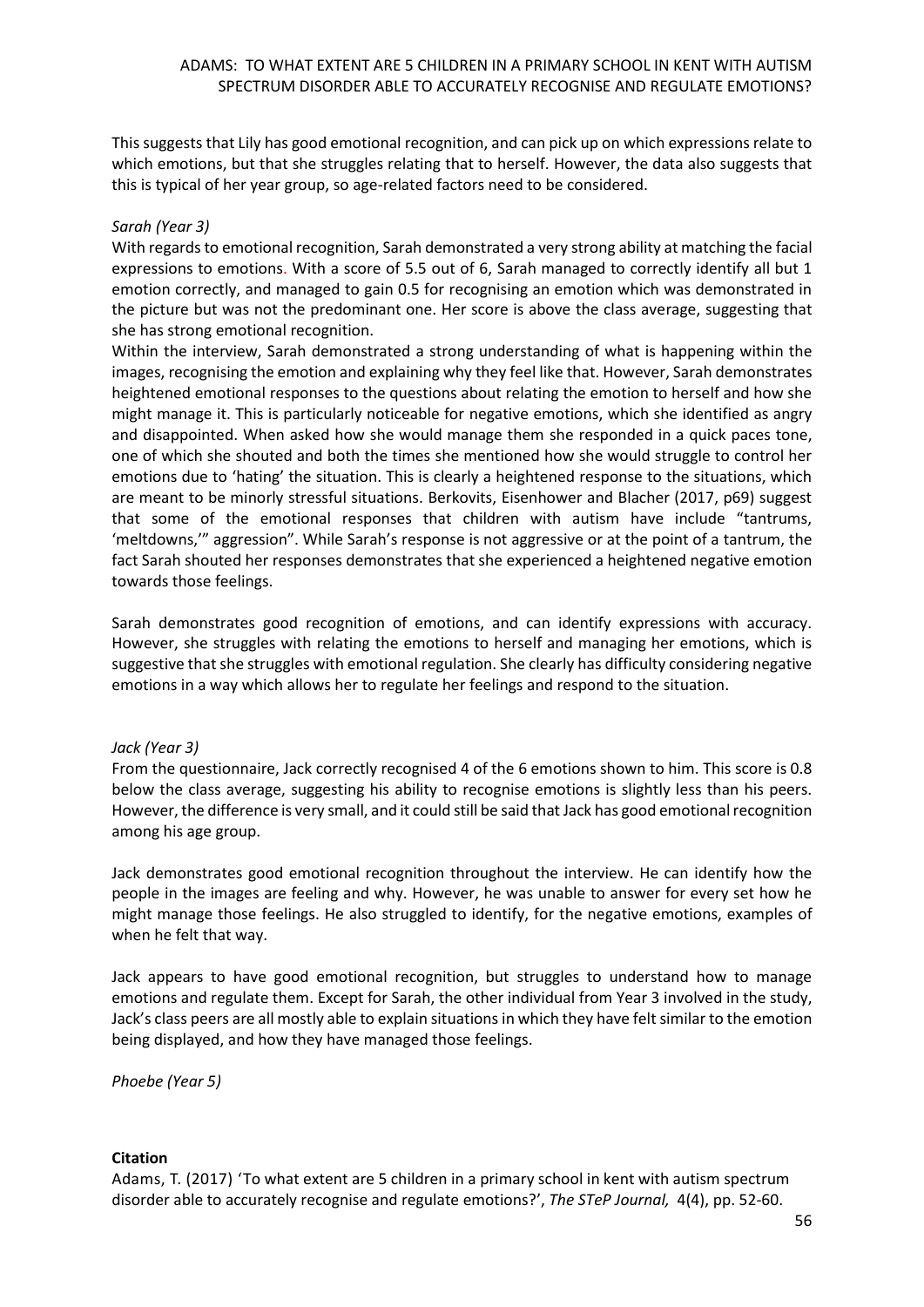Phoebe demonstrated good emotional recognition from the questionnaires, with a score of 4.5. Her score was 0.07 below the class average, which is a very small margin. This suggests that Phoebe's ability to recognise expressions is strong.

Phoebe has good emotional recognition, as demonstrated in her questionnaire and her ability to identify and explain the emotions as show in the interview. She can identify the emotions that the pictures demonstrate, and relate them to her own experiences. When it comes to managing emotions, Phoebe can explain how she might manage her emotions depending on the situations, but these are often avoidance strategies. For example, when asked how she would manage feeling sad she stated that she would "manage those feelings by going away from the feeling". This avoidance strategy is identified by Jahromi, Meek and Ober- Reynolds (2012, p1251), who state that children with autism struggle to manage their emotions using self-soothing strategies. Instead, autistic children tend to vent frustrations or avoid dealing with them.

Phoebe shows good emotional recognition skills, and to some extent good regulation. She can identify situations where she has felt certain emotions. However, in terms of managing emotions, Phoebe usually avoids the emotions rather than facing them. While this is one strategy of managing emotions, it is important to be able to regulate emotions in a way which faces them, rather than avoiding them (Jahromi, Meek and Ober-Reynolds, 2012, p1250).

## *Ryan (Year 5)*

From the questionnaire, it was clear that Ryan had good emotional recognition skills. Ryan's score of 4.5 was just 0.07 below the average formed by his class peers. This margin of difference is not significant enough to suggest that Ryan has difficulty with emotional recognition.

Ryan demonstrates a good ability at recognising expressions. Within the interview, he can correctly name emotions, and explain why the people feel that way. However, when it comes to talking about relating the emotions to his own life, for two of the emotions (happy and bored/ sad), Ryan struggled to identify a time when he has felt that way. He also demonstrated signs of frustration when asked how he managed his emotions, such as "I'd barely manage it", "I'd be screaming" and "crazy celebrations". These all demonstrate emotions which seem quite heightened in comparison to the emotions being discussed.

## **Discussion, Limitations and Future Directions**

All the children who were questioned demonstrated good emotional recognition for their age, either being over the average for their class peers, or minorly below it. None of the results suggested a significant deficit in reading emotions of others, contrary to suggestions from research (Rieffe et al. 2011, p657). If this research project were to be continued, it might be worth considering why this is the case- perhaps the children have targeted interventions, or maybe there are other factors to consider.

This section will be also considering some of the flaws in the research methods used for this report. It will discuss the limitations of the research, and this might feed into considerations for future directions.

With regards to the questionnaire and interview, the use of still pictures could be critiqued as an insufficient way to study children's ability to recognise emotions. As Hansen (2015, p1) states, recognising emotions in real-life situations include the skills of reading body language and the social

## **Citation**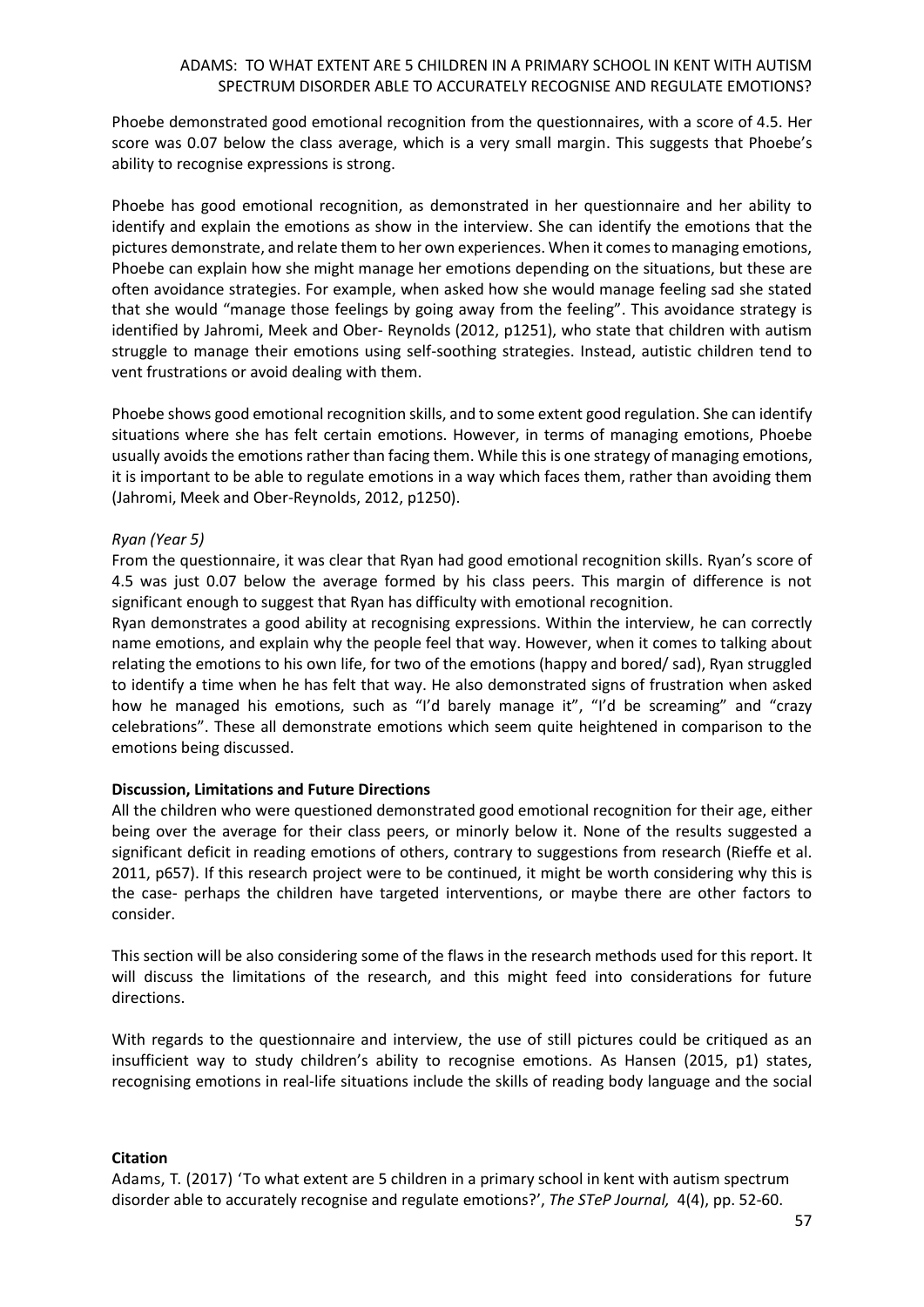situation, in a short space of time. This differs hugely from reading emotions from a picture where the individual has the time to consider carefully how they may be feeling.

One of the flaws of the research project, which cannot be altered for this project but could be taken in consideration for future projects is the length of the project. One way of approaching this project with a more effective methodology might be through an ethnography (Bratlinger et al. 2005, p196). This involves researching an area over an extended time frame to accurately immerse the research within the area and to gain a strong insight into the patterns. Such an approach might lead to a clearer and deeper understanding of the level at which individuals with ASD are able to emotionally regulate emotions, and how this develops over a person's life.

## **Conclusion**

This report has considered whether there is a link between emotional regulation and ASD. Through research in literature, it was clear that there was a gap within research considering whether children with ASD can recognise and regulate their emotions. This has been considered on a small-scale sample, with 5 individuals from one primary school. The use of questionnaires and interviews has elicited information about the individual's ability to recognise and regulate emotions, which has been used in comparison with same- age class mates.

In conclusion, the data analysis suggests that the 5 children with ASD share similar traits in relation to recognising and regulating emotions. The questionnaires appear to suggest the children have relatively good emotional recognition skills when compared to their age group, and the interviews demonstrate the varying abilities at managing emotional regulation. The research implies that the children within the study can identify the emotional state of others, but struggle with relating the emotion to the self, and managing that emotion. This appears to be a particular trend with negative emotions, but that would need further research to consider whether this is the case.

While the data has not come to a clear definitive answer, the research undertaken is a starting point for considering whether children with autism can effectively regulate emotions. Future research would need to consider a long- term study of individuals with ASD, and would need to be based on a wider variety of children in order to come to a conclusion on whether there is a relationship between emotional regulation and ASD.

## **References**

- Bachevalier, J. and Loveland, K. (2006) The orbitofrontal-amygdala circuit and self-regulation of socialemotional behavior in autism. *Neuroscience and Biobehavioural Reviews.* Vol 30 (1) pp97-117.
- British Educational Research Association (2011) Ethical Guidelines for Educational Research. (Online) Available at [https://www.bera.ac.uk/wp-content/uploads/2014/02/BERA-Ethical-Guidelines-](https://www.bera.ac.uk/wp-content/uploads/2014/02/BERA-Ethical-Guidelines-2011.pdf)[2011.pdf](https://www.bera.ac.uk/wp-content/uploads/2014/02/BERA-Ethical-Guidelines-2011.pdf) (Accessed: 11 May 2017)
- Berking, M. and Whitley, B. (2013) Affective Regulation Training: A Practitioner's Manual. Handbook of Emotional Regulation. New York: Guildford.
- Berking, M. and Wupperman, P. (2012) Emotion Regulation and Mental Health: Recent Findings, Current Challenges and Future Directions. *Current Option in Psychiatry.* Vol 55 (4) pp485-494.
- Berkovits, L. Eisenhower, A. and Blacher, J. (2017) Emotional Regulation in Young and Children with Autism Spectrum Disorder. *Journal of Autism and Developmental Disorders.* Vol. 47 (1) pp68- 79. DOI: 10.1007/s10803-016-2922-2
- Bratlinger, E. Jimenez, R. Klinger, J. Pugach, M. and Richardson, V. (2005) Qualitative Studies in Special Education. *Exceptional Children.* Vol Z1 (2) pp195-207.

## **Citation**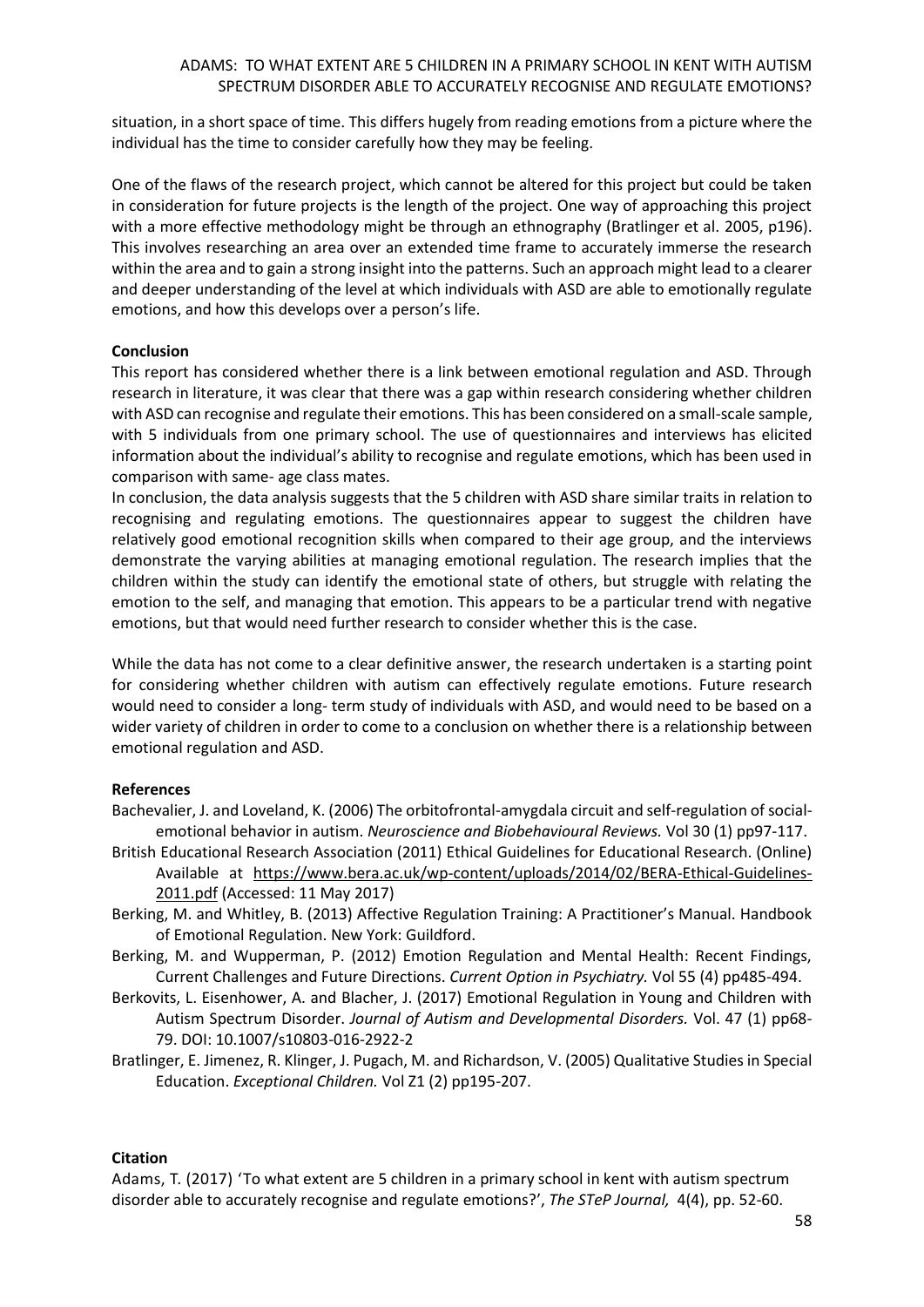- Buck, R. (1990) Mood and emotion: A comparison of the five contemporary views. *Psychological Inquiry.* Vol 1. Pp330-336.
- Callaghan, T. Moll, H, Rakoczy, H. Warneken, F. Liszkowski, U. Behne, T. and Tomasello, M. (2011) Early Social Cognition in Three Cultural Contexts. *Monographs of the Society for Research in Child Development.* Vol 76 (2) pp 1-142.
- Cambridge Studies, Edited by Izard, C. (1982) Measuring Emotions in Infants and Children. Cambridge, Cambridge University Press.
- Campos, J. Walle, E. Dahl, A. Main, A. (2011) Reconceptualising Emotion Regulation. *Emotional Review.* Vol. 3 (1) pp.26-35. DOI: 10.1177/1754973910380975
- Carter, N. Bryant- Lukosius, D. DiCenso, A. Blythe, J. and Neville, A. (2014) The Use of Triangulation in Qualitative Research. *Oncology Nursing Forum.* Vol. 41 (5) pp545-547. DOI: 10.1188/14.ONF.545-547
- Cole, M., Michel, M., & Teti, O. (1994) The development of emotion regulation and dysregulation: A clinical perspective. In Fox, N. (2004) The development of emotion regulation: The biological and behavioural considerations. *Monographs of the Society for Research in Child Development.*  Vol 59 (240). pp73- 100.
- Department of Education (2013) *The National Curriculum in England.* (Online) Available at [https://www.gov.uk/government/uploads/system/uploads/attachment\\_data/file/425601/PRI](https://www.gov.uk/government/uploads/system/uploads/attachment_data/file/425601/PRIMARY_national_curriculum.pdf) [MARY\\_national\\_curriculum.pdf](https://www.gov.uk/government/uploads/system/uploads/attachment_data/file/425601/PRIMARY_national_curriculum.pdf) (Accessed: 10 May 2017)
- Frith, U. and Frith C. (2010) The social brain: allowing humans to boldly go where no other species has been. *Philosophical Transactions of the Royal Society B- Biological Sciences.* Vol 365 (1537) pp. 165-175.
- Golan, O. Ashwin, E. Granader, Y. Mcclintock, S. Day, K. Leggett, V. Baron- Cohen, S. (2010) Enhancing emotional recognition in children with Autism Spectrum Conditions: An Intervention Using Animated Vehicles with real emotional faces. *Journal of Autism and Developmental Disorders.*  Vol. 40 (3) pp.269-279. DOI: 10.1007/s10803-009-0862-9
- Gross, J. (2015) Emotion Regulation: Current Status and Future Prospects. *Psychological Inquiry.* Vol 26 (1) pp1-26. DOI: 10.1080/1047840X.2014.940781
- Hansen, S. (2015) Children with autism identify emotions in body language as well as their neurotypical peers. *Hussman Institute for Autism.* (Online) [http://www.hussmanautism.org/children-with](http://www.hussmanautism.org/children-with-autism-identify-emotions-in-body-language-as-well-as-their-neurotypical-peers/)[autism-identify-emotions-in-body-language-as-well-as-their-neurotypical-peers/](http://www.hussmanautism.org/children-with-autism-identify-emotions-in-body-language-as-well-as-their-neurotypical-peers/) (Accessed: 13 May 2017)
- Jahromi, L. Bryce, C. and Swanson, J. (2013) The importance of self regulation for the school and peer engagement of children with high-functioning autism. *Research in Autism Spectrum Disorders.* Vol. 7 (2) pp235-246. DOI: 10.1016/j.rasd.2012.08.012
- Jahromi, L. Meek, S. and Ober- Reynolds, S. (2012) Emotional regulation in the context of frustration in the child with high functioning autism and their typical peers. *Journal of Child Psychology and Psychiatry.* Vol. 53 (12) pp1250-1258. DOI: 10.1111/J.1469-7610.2012.02560
- Laevers, F. (2013) Involvement of children and teacher style. Insights from an international study on experiential education. Leuven, Leuven University Press.
- Lanoue, A. Hough, L and Powell, E. (2011) Case Studies on Using Strengths and Interests to Address the Needs of Students With Autism Spectrum Disorder. *Intervention in School and Clinic.* Vol 47 (3) pp175-182.
- Laurent, A. and Ruben, M. (2004) Challenges in Emotional Regulation in Asperger Syndrome and High Functioning Autism. *Top Lang Disorders.* Vol 24 (4) pp286-297.
- Mahler, E. (2012) Promoting social responsiveness within a developmental relationship-based approach with primary caregivers and young children with autism. *Neuropshychiatrie de l'enfance et de l'adolescene.* Vol. 65 (5). PpS133- s133.

# **Citation**